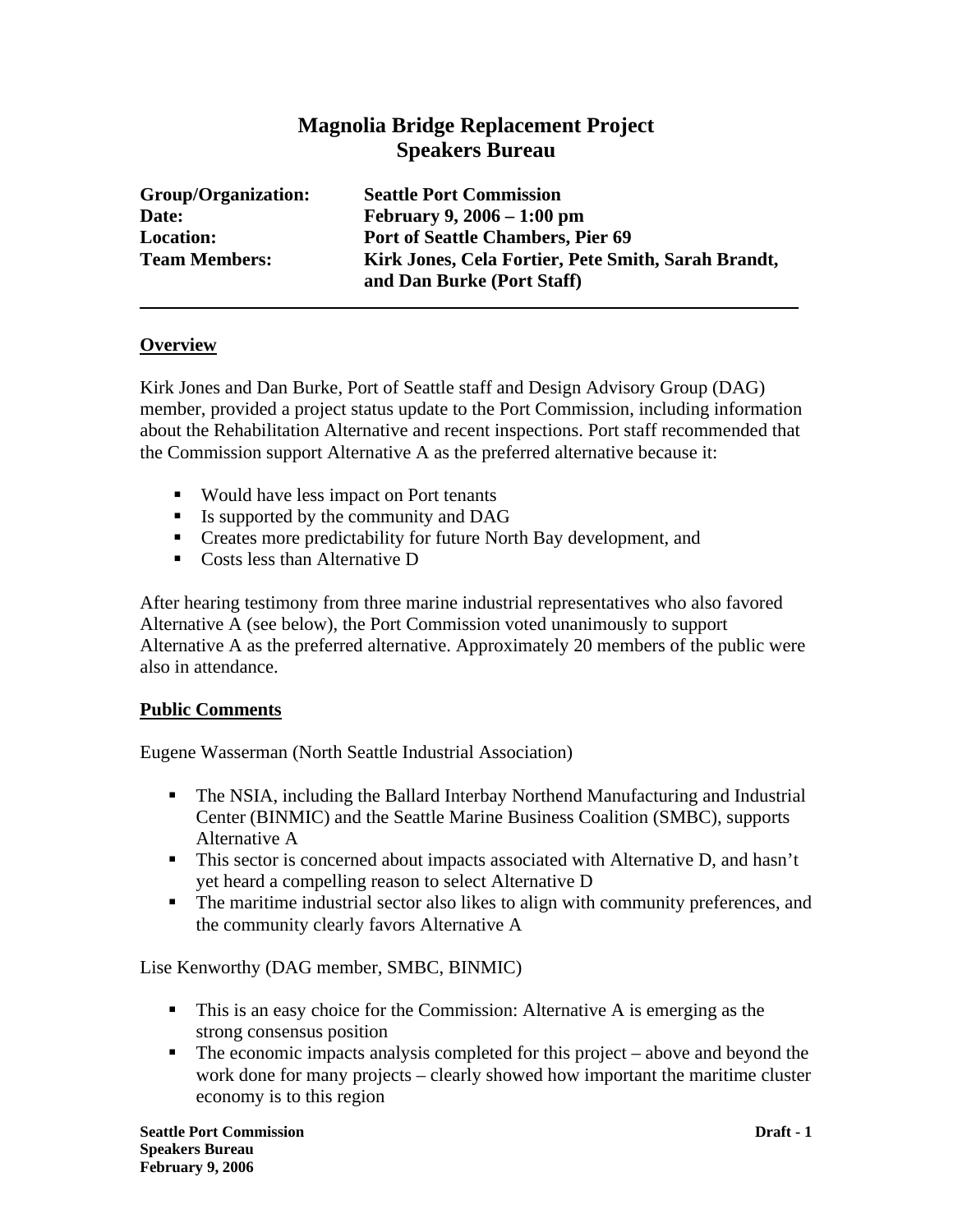- Alternative D not only impacts Port tenants, but also creates a lack of predictability that is very difficult for businesses to handle
- It is important to create and maintain family wage jobs. The Port's tenants are healthy, growing businesses that employ diverse work forces. The Commission and City should not fix what isn't broken.
- Alternative A is superior to Alternative D for additional reasons (e.g., better security, less impact on day-to-day operations, etc.)
- In addition, the City does not currently have money to relocate buildings they impact, which is worrisome

Kim Suelzle, CityIce President

- As a Port tenant, CityIce supports Alternative A for reasons already stated
- The process to identify the best alternative has been long but good, and City and Port staff have been great and accessible

## **Questions/Comments**

Port Commissioners had the following questions and comments. Responses are indicated in *italics.* 

- Edwards: Would the Rehab Alternative essentially create an underground "beam" of stabilized soil? *Yes, it would.*
- Edwards: What will you do with the vacated right-of-way (ROW)? Do your estimated project costs account for that issue? *We know we could potentially swap the vacated ROW to reduce the total cost of the project, but don't account for that in our current cost estimate.*
- Creighton: Has anyone in the general public opposed Alternative A? *The Seattle Design Commission doesn't like Alternative A, and ranked it third behind Alternative C and Alternative D. Otherwise, no other major public stakeholders have opposed Alternative A.*
- Fiskin: What do you think the odds are of obtaining funding by 2009? *We actually need funding by 2008 to prevent construction delays. Because we'll have the environmental and design work done, and will be in a good position to approach funders in the near future, I feel optimistic about our chances.*
- Hara: Because you'll be encroaching on the Port's property, what do you plan to do with the old ROW? *We plan to vacate it. Because we think the bridge will benefit the Port, there are*

*opportunities to partner with you when it comes to ROW issues.*

 Hara: Are you serious about detouring traffic through the Port property during construction?

*Yes. The Magnolia/Queen Anne District Council has asked that we develop emergency access plans in case the bridge fails or must be closed for construction. The Port specifies that it may build a north connector as part of*